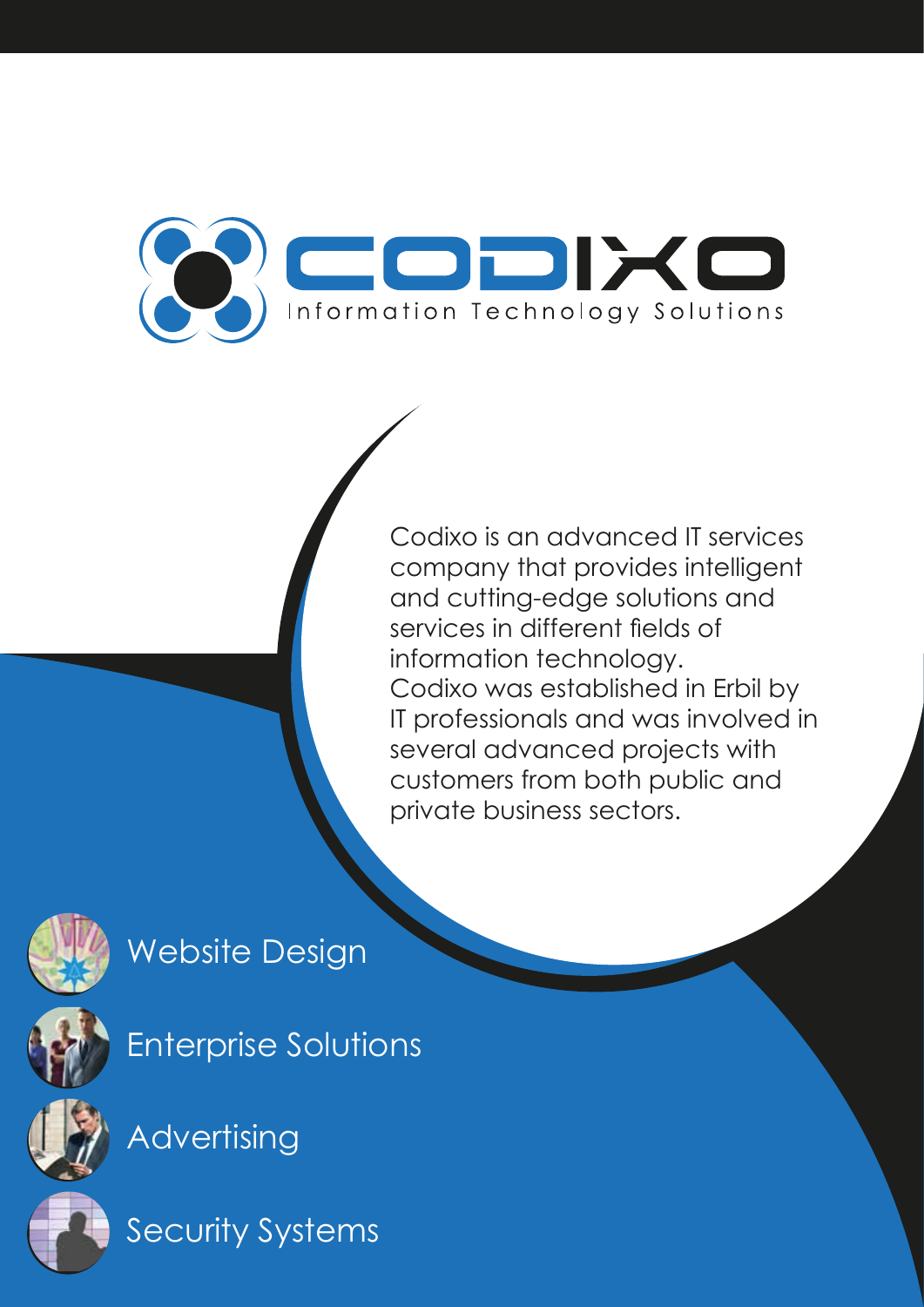

Codixo is an advanced IT services company that provides intelligent and cutting-edge solutions and services in different fields of information technology. Codixo was established in Erbil by IT professionals and was involved in several advanced projects with customers from both public and private business sectors.

Before its establishment, members of Codixo worked in the field of IT services in different countries such as Malaysia, Jordan and Iraq for years gaining the best and most up-to-date knowledge and experience in the field.

Our services range from graphics and web design to advanced enterprise solutions. We also provide Networking and Security solutions ranging from Home and Office network design and installation to CCTV setup and operation. We provide commercial and technical consultancy and work closely with our clients to achieve a modern and efficient IT environment for the sake of their business.

We participate in planning and organizing systematic advertising campaigns using the most modern strategies and technologies such as Collaborative Filtering, Mass Media and Targeted Advertising.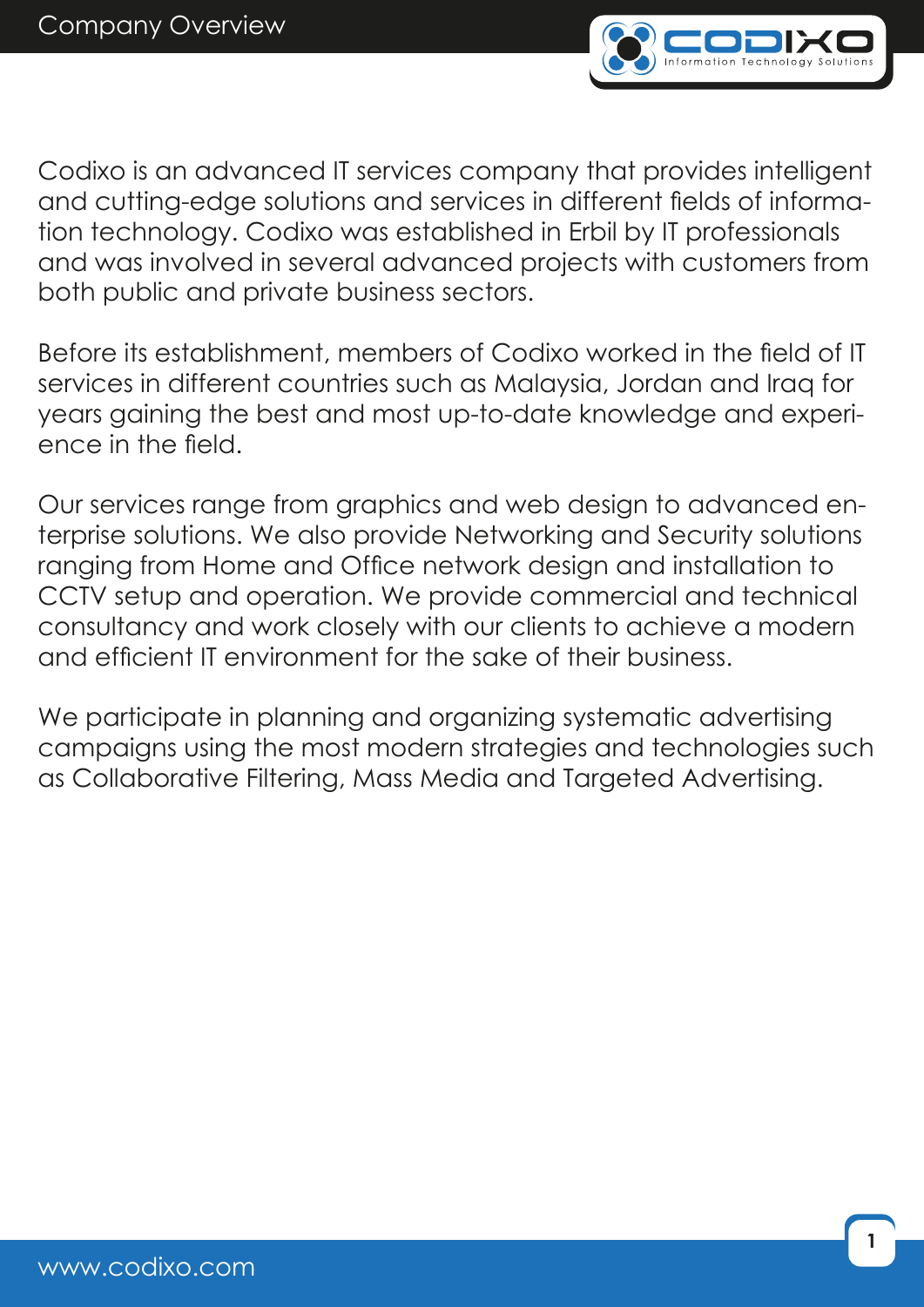

Our main goal is to introduce most of the modern technologies, services and strategies used by the IT sector in the world as projects here in Erbil. We are hoping and working hard to be the first to implement and lead the new age of IT in the region using technologies such as Social Networking, Collaborative Filtering and many more.

We are aiming at HR Development through sponsoring graduate students from local universities. We have also launched our collaborative skill development WorkWithUs program which is aiming at helping fresh graduates establish and realize their dreams in small business.

We are determined to be part of Kurdistan's rapid movement towards evolution and development. We are launching projects to support tourism, living and business starting from enterprise solutions to modern advertising.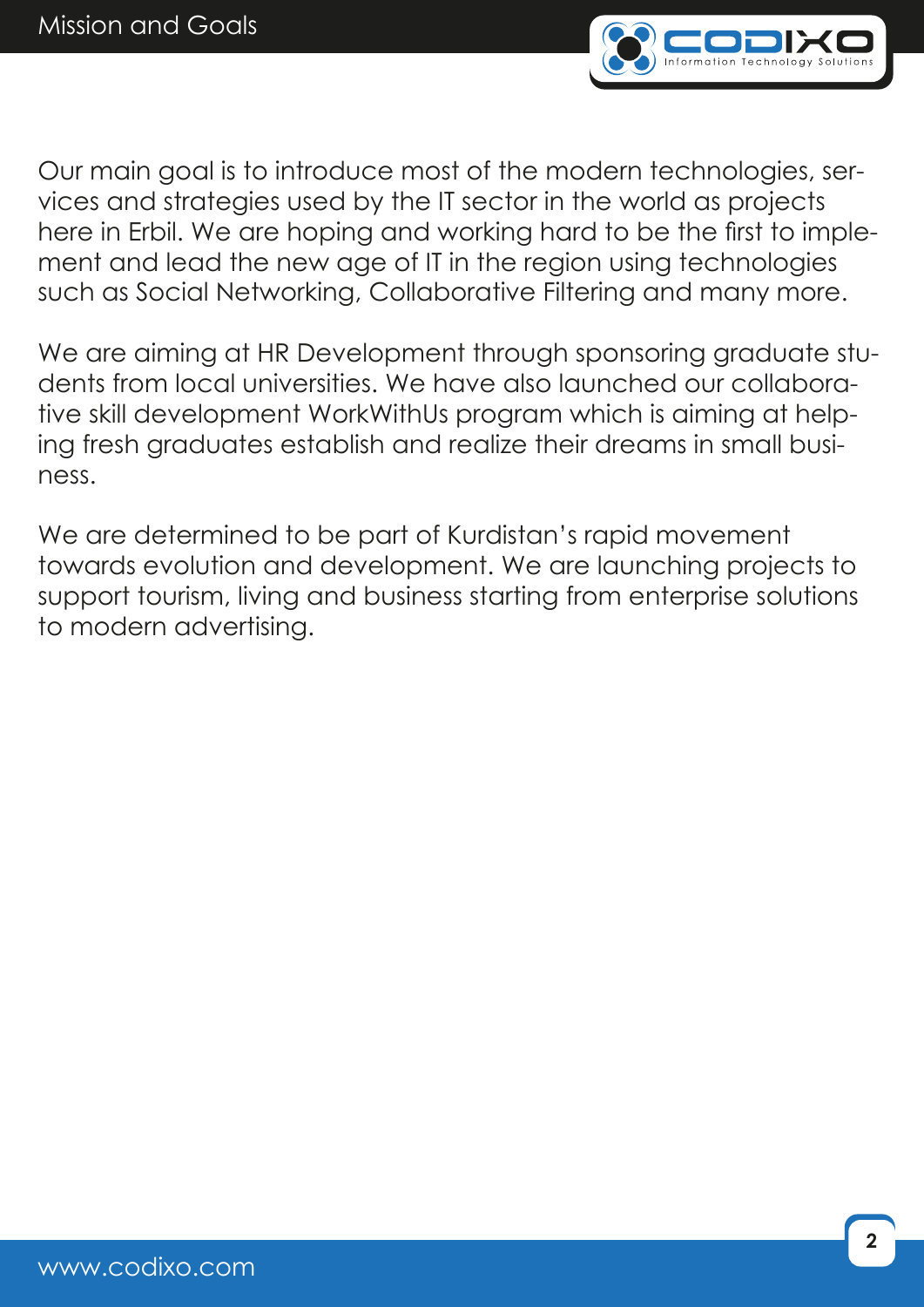

# **Web Design**

Professional web developers and designers working on technologies like Joomla, Wordpress, CSS3 and jQuery. We also work in PHP, MySQL, AJAX and others in Web Applications.

#### **Graphics Design**

Professional designers specialized in creative multi-purpose high quality graphics. We design advertisements, brochures, logos, company profiles, web graphics and more.

#### **Enterprise Solutions**

Custom Integrated Systems providing solutions in HR, Inventory, Accounting, Billing and more. We engage in projects spanning over a long period of time and high resources. We commit to a systematic customer relationship and maintenance procedures.

# **Networking and Security**

We provide advanced security systems including CCTV, Fire detection and fighting, Fingerprint scanners in all configurations such as Time Attendance and Member Access systems.

#### **Advertising**

Planning, Designing and Implementing advertising campaigns. We provide a systematic marketing plan and also provide design services and recommendations.

#### **Training**

Professional CTPs offering official courses such as ICDL, CCNA, CEH, Red Hat and Database Systems. We also have contracts with professional and licensed instructors in the fields of Accounting and Business Administration.

# **Consultancy**

We provide professional consultancy in all fields of IT infrastructure. We also provide consultancy in Risk Analysis and Management, Cost Evaluation and Staffing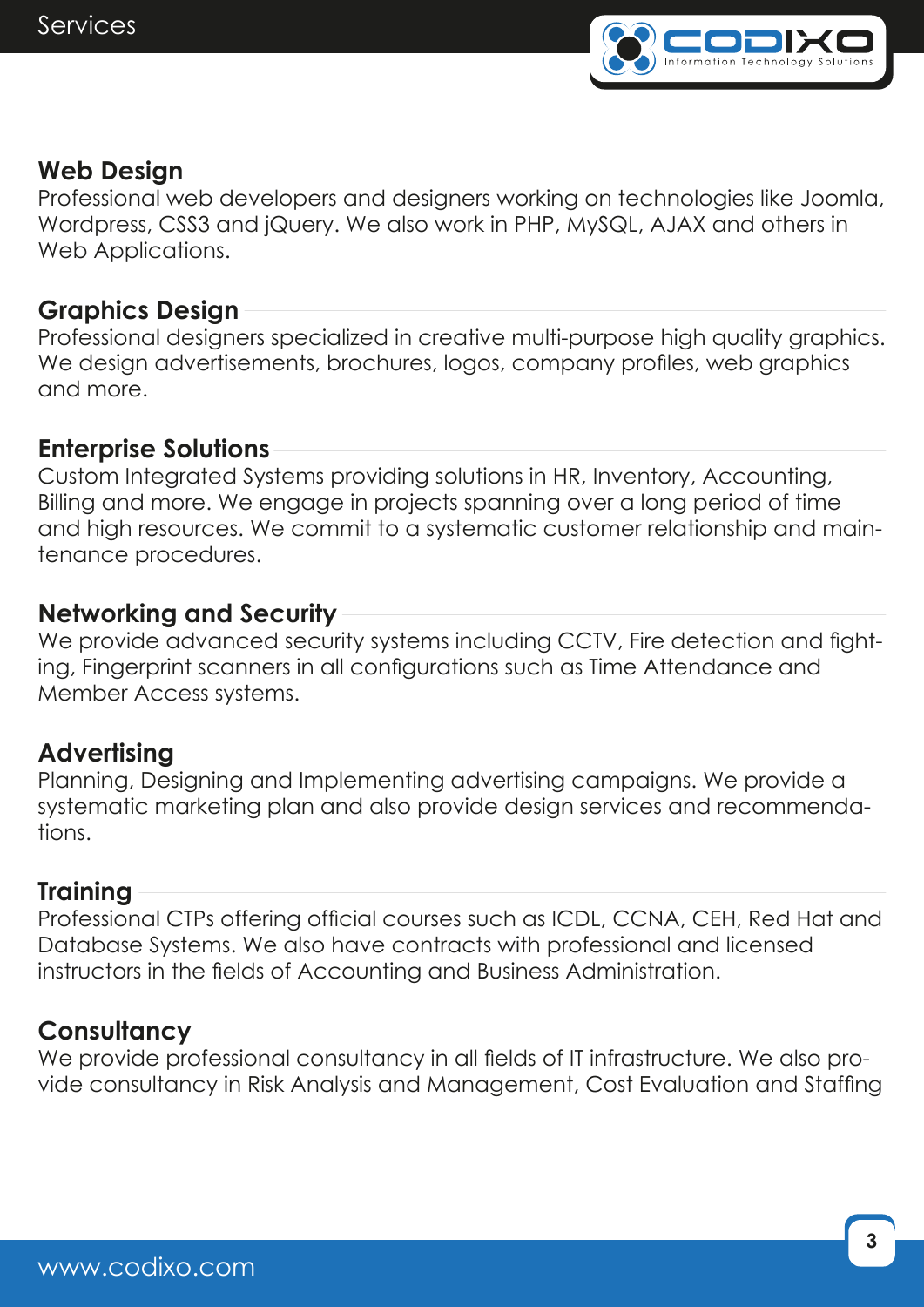

# **Erbil Governorate**

Official Website | in progress

#### **DTM**

Drugs Trade Manager V.3

# **Cihan University**

Online University Website www.cihanuniversity.edu.iq

# **Clue Reklam**

Online advertising Website www.cluereklam.com

#### **Jsfe**

Jordinian socity for family empowerment Website www.jsfe.org

| <b>Clue company website</b>     | - www.cluecompany.com    |
|---------------------------------|--------------------------|
| +962 company website            | - www.plus962.com        |
| <b>Highstar company website</b> | www.highstar-ig.com      |
| <b>Justice Center website</b>   | - www.justicenter.com.jo |
| AIS Jordan website              | - www.aisjo.com          |

*Visit Our online portfolio at* **www.codixo.com**









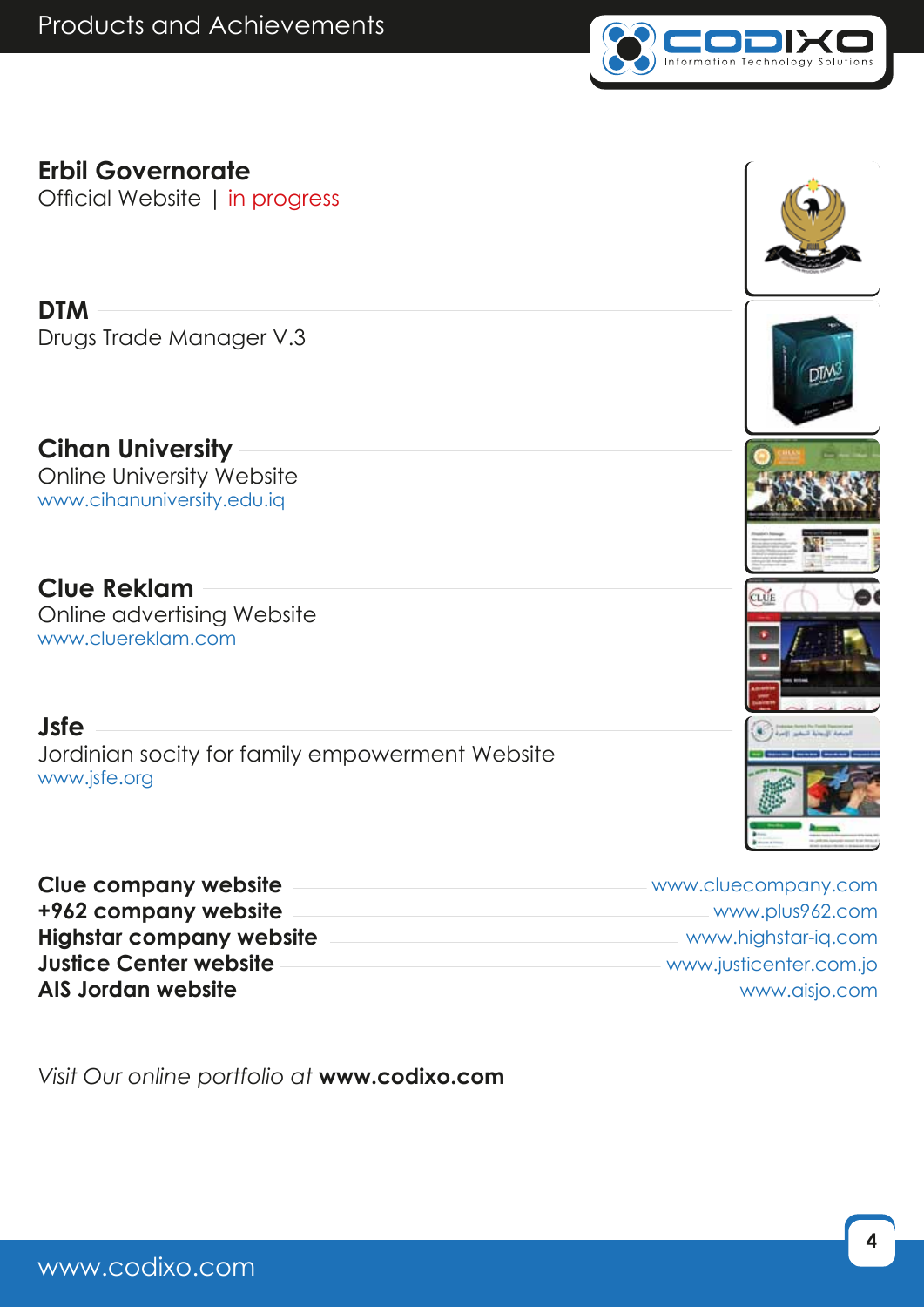

Our staff is mostly holders of M.Sc. degrees in IT, Software Engineering and Computer Science from foreign universities. We acquired our knowledge and experience learning and working with professionals in foreign countries and now we are back to bring all this knowledge to our country and people.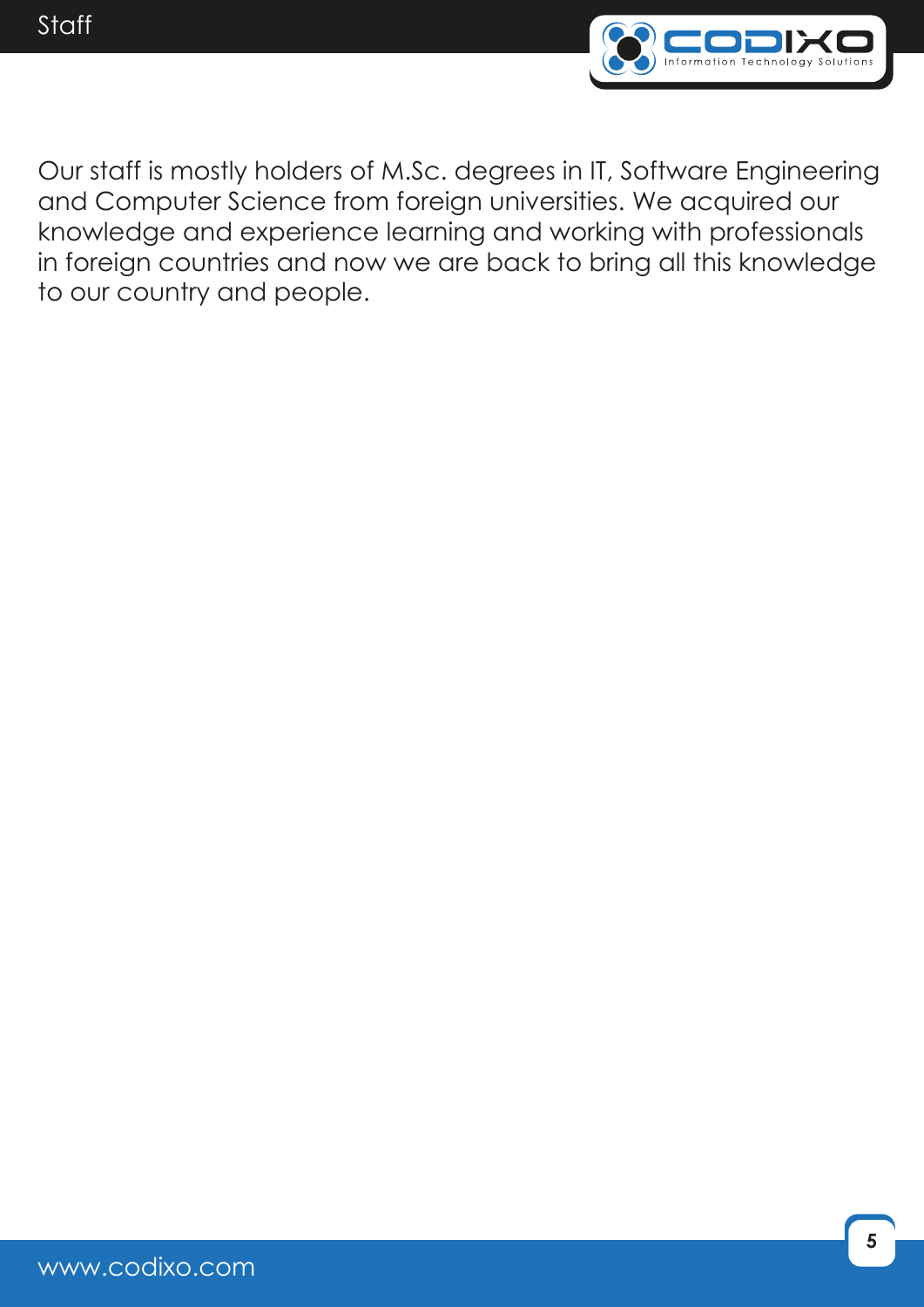

**Address :** Office 94, Sofy Mall. Gulan St. Erbil Kurdistan Region, Iraq.

**Phone No.: Administration** +964 750 737 0523

**Public Relations** +964 770 118 0032 **Web and Graphics Services** +964 750 615 4624

**Systems** +964 770 871 5900